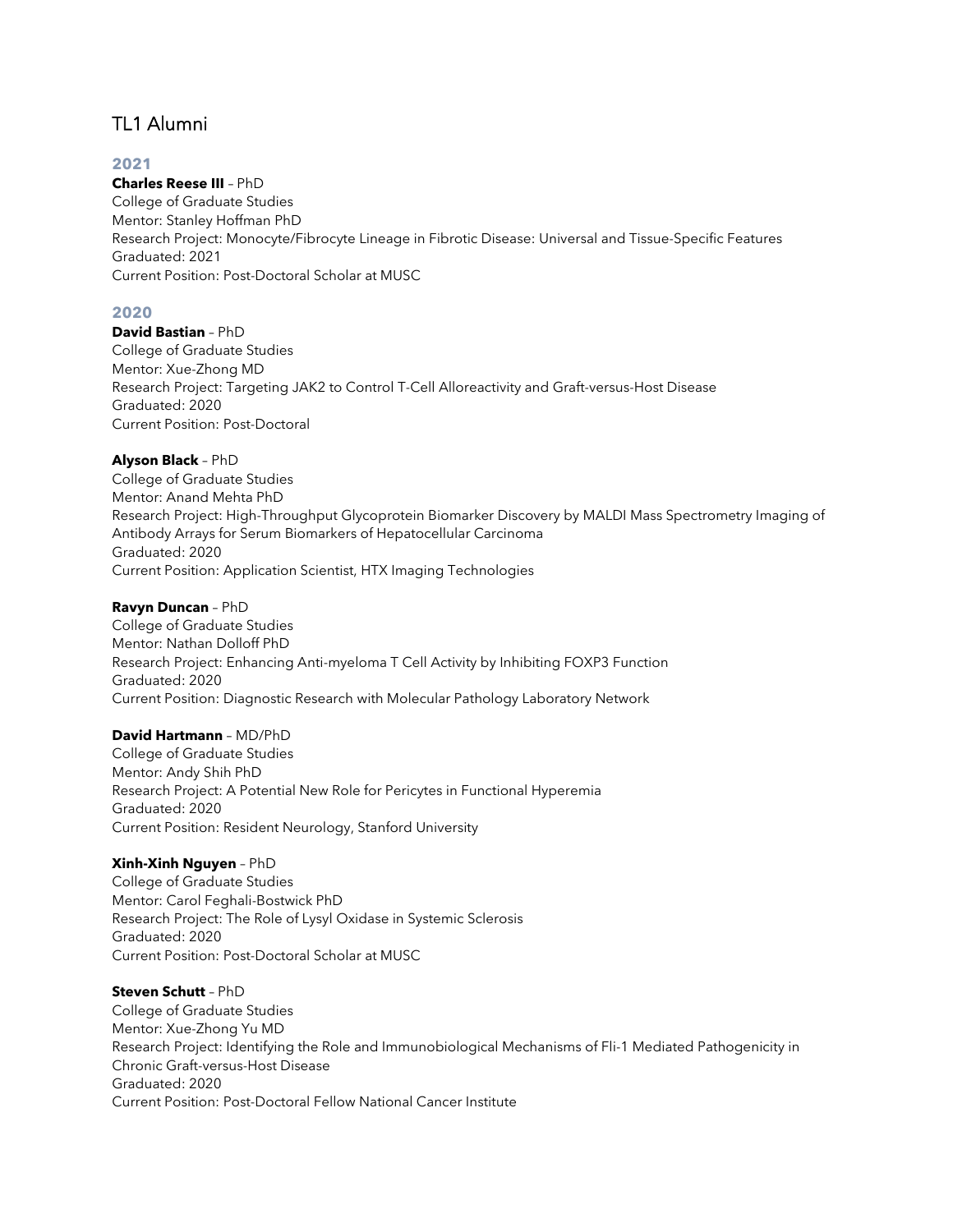#### **2019**

#### **Raymond Boaz** – PhD

College of Graduate Studies Mentor: Andrew Lawson PhD Research Project: Multivariate Air Pollutant Exposure Prediction and Characterization Graduated: 2019 Current Position: Data Scientist, eSite Analytics

### **Myroslawa Happe** – PhD

College of Graduate Studies Mentor: Maria Ann Westerink MD Research Project: Age-related Changes in B-cells Impact Immune Responses to Pneumococcal Vaccination in Aging HIV+ Individuals Graduated: 2019 Current Position: Scientific Advisor, NIH

### **Daniel Herr** – MD/PhD

College of Graduate Studies Mentor: Donald Menick PhD Research Project: Elucidating the Effects of Class I and Iia HDACs on GATA4 Regulation in Heart Failure Graduated: 2019 Current Position: Resident, Internal Medicine, University of Michigan

### **Serena-Kaye Kinley-Cooper** – PhD

College of Graduate Studies Mentor: Deanna Adkins PhD Research Project: Enhancing Motor Recovery Following MCAo in Aged Rats Graduated: 2019 Current Position: Postdoctoral Fellow, Neurology, MUSC

### **Daniel Lench** – PhD

College of Graduate Studies Mentor: Colleen Hanlon PhD Research Project: Interaction of Depression and Sensorimotor Function: A Study Comparing Healthy Individuals and Chronic Stroke Patients Graduated: 2019 Current Position: Postdoctoral Fellow, University of Minnesota

# **Brian Riesenberg** – PhD

College of Graduate Studies Mentor: Yi Yang PhD Research Project: Role of Platelets in Dampening Antitumor Immunity Graduated: 2019 Current Position: Postdoctoral Fellow, Cancer Immunology, Ohio State University

### **Halley Rycenga** – PhD

College of Graduation Studies Mentor: David Long PhD Research Project: The Role of p97 in DNA Crosslink Repair Graduated: 2019 Current Position: Medical Science Liaison, Terumo BCT Biotechnologies LLC

# **Danielle Stevens** – PhD

College of Graduate Studies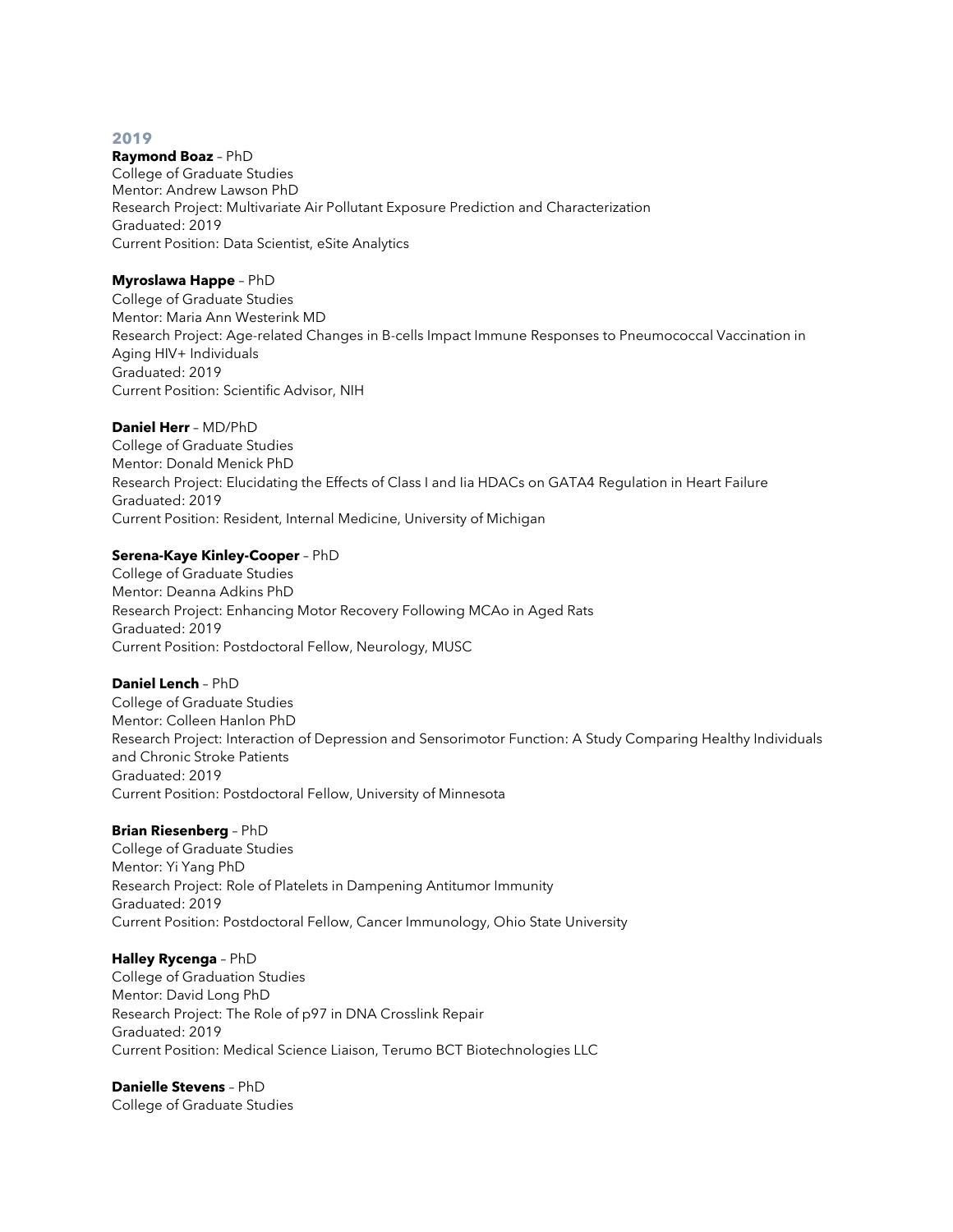Mentor: Kelly Hunt PhD Research Project: Prenatal and Early Life Exposures and Subsequent Cardiometabolic Risk Graduated: 2019 Current Position: Postdoctoral Fellow, National Institute of Child Health and Human Development, NIH

## **Erik Strungs** – MD/PhD

College of Graduate Studies Mentor: Louis Luttrell MD/PhD Research Project: Monitoring arrestin-mediated signaling with intramolecular BRET probes Graduated: 2019 Current Position: Resident, General Surgery, University of Wisconsin-Madison

### **Caroline Vrana-Diaz** – PhD

College of Graduate Studies Mentor: Jeffrey Korte PhD Research Project: Gender Equity and HIV Self-testing in Kenya and Uganda Graduated: 2019 Current Position: Research Project Coordinator, Prader-Willi Foundation

### **Carly Williams** – PhD

College of Graduate Studies Mentor: Elizabeth Yeh PhD Research Project: The Regulation of c-Casitas B-Lineage Lymphoma (c-Cbl) by Hormonally Up-regulated Neuassociated Kinase (HUNK) in Epidermal Growth Factor Receptor (EGFR) Degradation in Triple-Negative Breast Cancer (TNBC) Graduated: 2019 Current Position: Postdoctoral Scholar, University of Alabama Birmingham

### **2018**

### **Danielle Desjardins** – MD/PhD

College of Graduate Studies Mentor: Zsolt Ablonczy PhD Research Project: Mitochondrial Dysfunction in Degenerative Pathologies Graduated: 2018 Current Position: Resident, Dept of Anesthesiology and Perioperative Medicine, Oregon Health & Science University

# **Carolina Fugle** – MD/PhD

College of Graduate Studies Mentor: Zihai Li MD/PhD Research Project: The Role of TGFB in B-Cell Biology and Autoimmunity Graduated: 2018 Current Position: Freelance Scientific Writer

### **George Glenn** – MD/PhD

College of Graduate Studies Mentor: Jens Jensen PhD Research Project: Assessment of Ischemic Stroke with Advanced Diffusion Magnetic Resonance Imaging Graduated: 2018 Current Position: Resident Radiology, Emory University

### **Jennifer Hunnicutt** – PhD

College of Health Professions Mentor: Chris Gregory PhD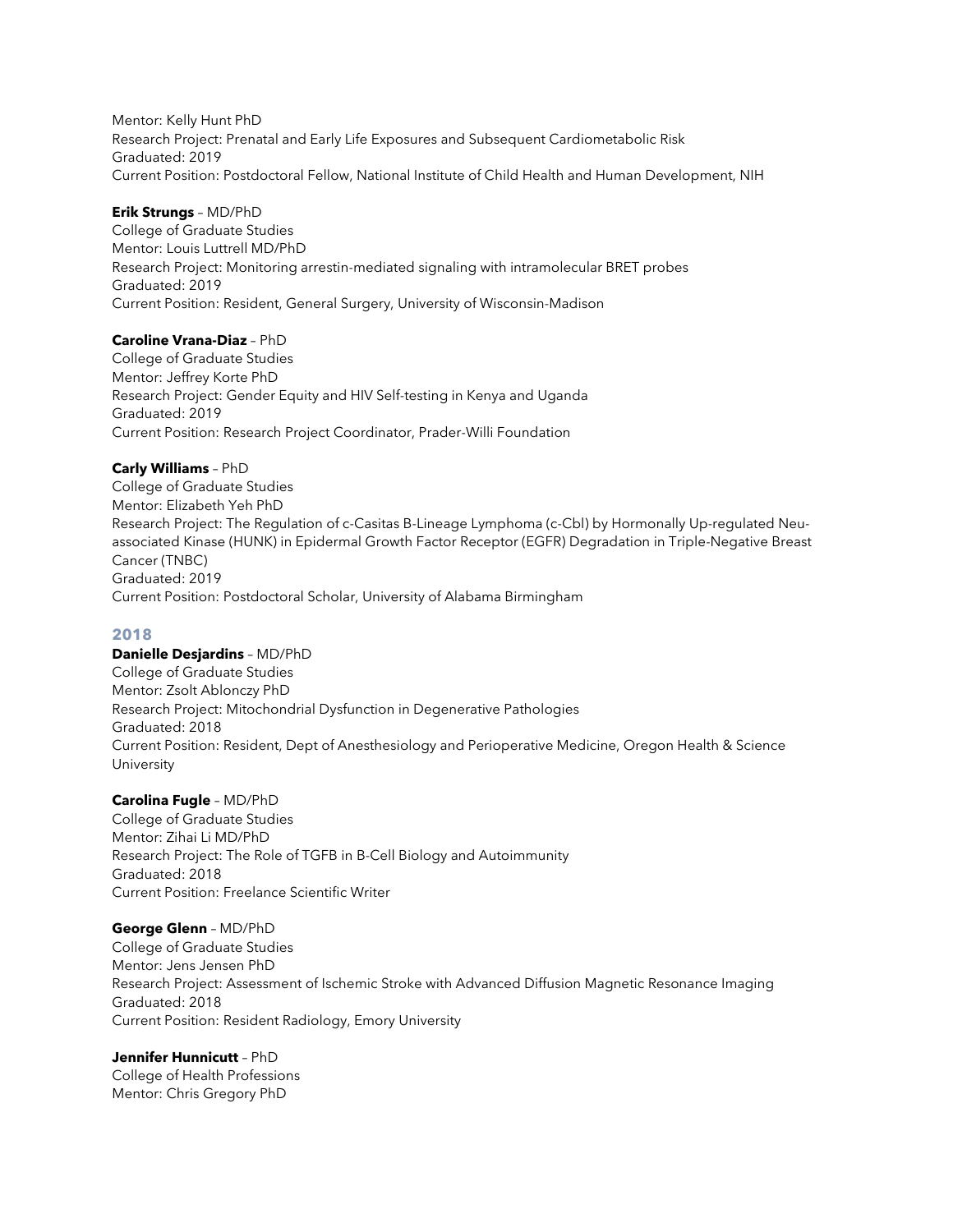Research Project: Central and Peripheral Neuromuscular Adaptations as Indicators of Functional Recovery Following Anterior Cruciate Ligament Reconstruction Graduated: 2018 Current Position: Post-doctoral scholar, Dept of Orthopedics, Emory University

# **2017**

**Kelly Anderson** – PhD

College of Health Professions Mentor: Michelle Woodbury PhD Research Project: Optimizing Post-Stroke Motor Learning Treatment Conditions Graduated: 2017 Current Position: Assistant Professor, Dept of Occupational Therapy, Eastern Carolina University

# **Casey Holmes** - MD

College of Medicine Mentor: Steven Rosenzweig PhD Research Project: Neuroprotective Role of Melatonin Receptors in Spinal Cord Injury Graduated: 2017 Current Position: Resident, Dept of Family Medicine, Self-Regional Healthcare

# **Craig Kutz** – MD/PhD

College of Graduate Studies Mentor: Patrick Woster PhD Research Project: Targeting Epigenetic Enzymes as Potential Therapeutics in Cardiac Ischemia-Reperfusion Injury Graduated: 2017 Current Position: Resident, Dept of Emergency Medicine, Univ of California San Diego

# **Jennifer Scott** – MD/PhD

College of Graduate Studies Mentor: Gary Gilkeson PhD Research Project: Estrogen Receptor Alpha Modulation of Type I Interferon Production in Plasmacytoid Dendritic Cells Derived from Lupus Patients Graduated: 2017 Current Position: Resident, Dermatology, MedStar Health

# **Jamie Speiser** – MD

College of Graduate Studies Mentor: Valerie Durkalski-Mauldin MD Research Project: Random Forest Prognosis Model for Repeatedly Measured Binary Patient Outcomes Graduated: 2017 Current Position: Assistant Professor, Dept of Biostatistical Sciences, Wake Forest Univ Health Sciences; KL2 Scholar

# **2016**

**Victor Fresco** - PhD College of Health Professions Mentor: William Argraves PhD Research Project: Fibulin-1 Dysregulation of Fgf8 Signaling in DiGeorge Syndrome Graduated: 2016

# **Anthony Leonard** – MD/PhD

College of Graduate Studies Mentor: Craig Beeson PhD Research Project: Mitochondrial Protective Mechanisms in the Neurodegenerative Process of Retinita Pigmentosa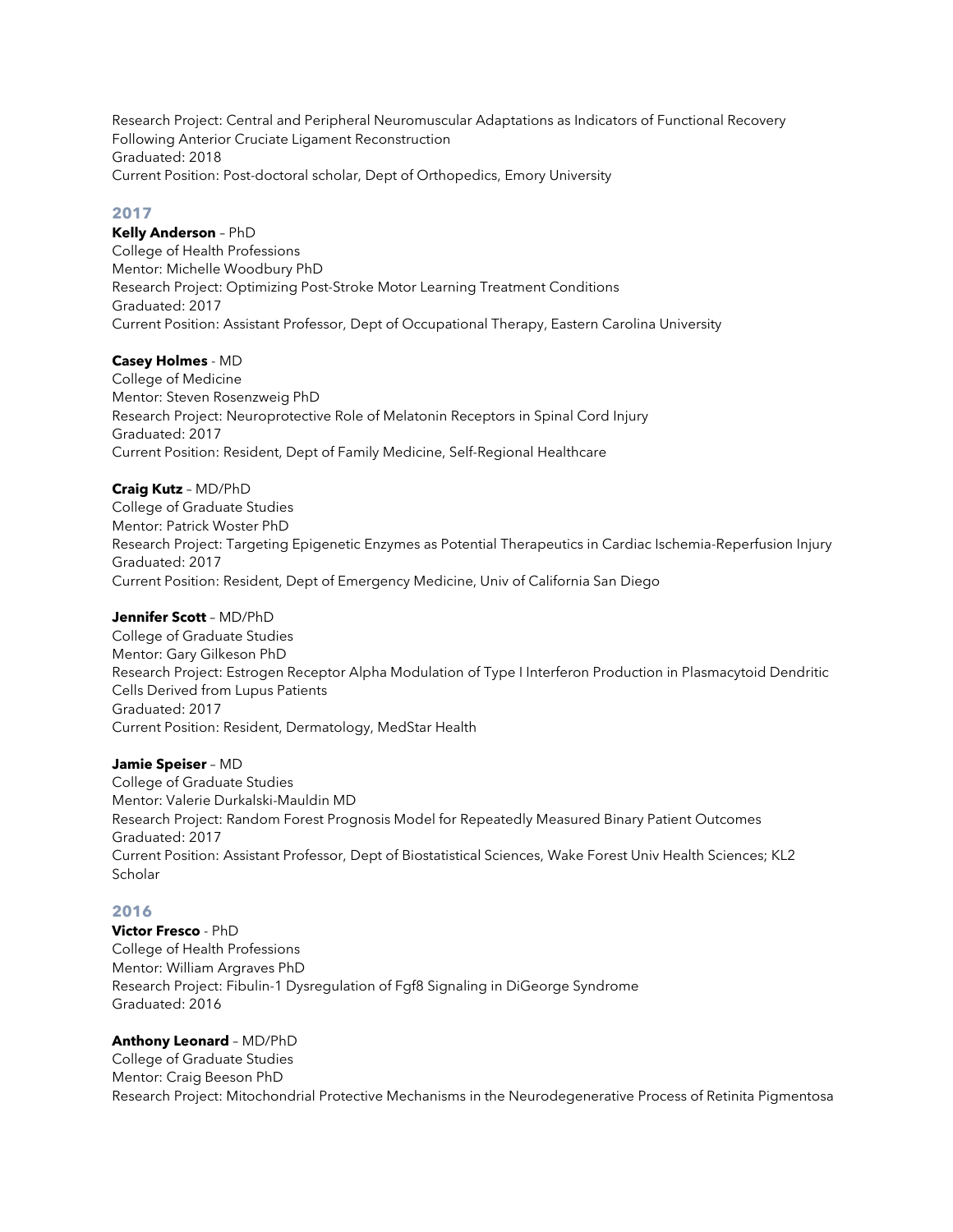Graduated: 2016

Current Position: Fellowship in Oculoplastic Surgery, Dept of Ophthalmology, Washington University School of Medicine

# **2015**

**Joseph Alge** – MD/PhD College of Graduate Studies Mentor: John Arthur MD/PhD Research Project: Discovery of Graft-Versus-Host Disease Biomarkers by Proteomic Analysis of Plasma Exomes Graduated: 2015 Current Position: Fellow, Pediatric Nephrology, Baylor College of Medicine

# **Maria Dipiro** – PhD

College of Health Professions Mentor: James Krause PhD Research Project: Aerobic Exercise to Treat Depression Following Incomplete SCI Graduated: 2015 Current Position: Post-doctoral scholar, Dept of Rehabilitation Research in Neurological Conditions, MUSC

# **Jordan Gruber** - PhD

College of Graduate Studies Mentor: Yong-Mei Zhang PhD Research Project: The Role of Dihydroxyquinoline (DHQ) in Pseudomonas Aeruginosa Pathogenicity Graduated: 2015 Current Position: Microbial Business Manager, DuPont

# **2014**

**Kendra Garand** - PhD College of Health Professions Mentor: Bonnie Martin-Harris PhD Research Project: Quantifying Normal Swallow Physiology Across the Adult Lifespan Graduated: 2014 Current Position: Assistant Professor, Dept of Speech Pathology & Audiology, Univ of South Alabama

### **Katlyn McGrattan** - PhD

College of Health Professions Mentor: Bonnie Martin-Harris PhD Research Project: Validation of a Noninvasive Assessment Method for Feeding and Swallowing Impairment in Infants with Cardiac Conditions Graduated: 2014 Current Position: Assistant Professor, Speech-Language-Hearing Sciences, University of Minnesota

# **Kristin Midgett** - PhD

College of Health Professions Mentor: Diane Kamen MD Research Project: The Effects of PFOS (Perfluorooctane sulfonic acid) on the Immune System and its Possible Role in Triggering Systemic Lupus Erythematosus (SLE) Graduated: 2014 Current Position: Interior Designer

# **Lee Wheless** – MD/PhD

College of Graduate Studies Mentor: Anthony Alberg PhD Graduated: 2014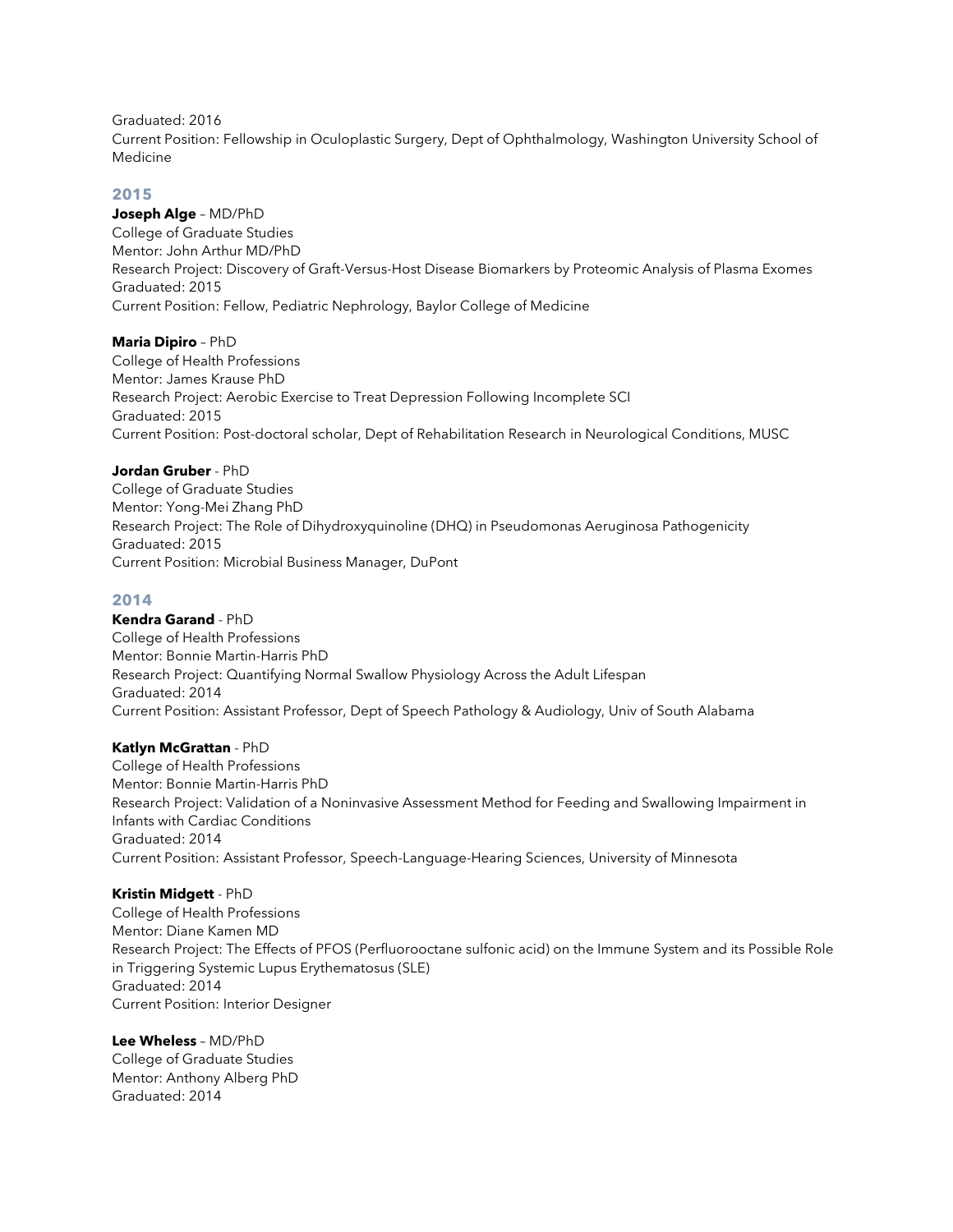Current Position: Instructor, Dept of Dermatology, Vanderbilt

# **2013**

**Melissa Allen** – MD College of Medicine Mentor: Kevin Delaney MD Graduated: 2013 Current Position: Assistant Professor, Children's Hospital of Georgia, Augusta University

### **Sarah Logan** – PhD

College of Graduate Studies Mentor: Joyce Nicholas PhD Research Project: Psychotropic Therapy for Children with Autism Spectrum Disorders Graduated: 2013 Current Position: Post-Doctoral Scholar, Dept of Public Health Sciences, MUSC

### **Jordan Magarik** - MD

College of Medicine Mentor: Daniel Lackland PhD Graduated: 2013 Current Position: Clinician, Neurosurgery, Mercy Clinic

### **2012**

**Andrea Boan** - PhD College of Graduate Studies Mentor: Daniel Lackland PhD Graduated: 2012 Current Position: Assistant Professor, Dept of Pediatrics, College of Medicine, MUSC

# **Guillermo De Angulo** – MD

College of Medicine Mentor: Robert Adams MD Graduated: 2012 Current Position: Clinical Instructor, Dept of Pediatrics, Weill-Cornell

### **2011**

**Clayton Ellis** – MD College of Medicine Mentor: Nester Esnaola MD Research Project: Effect of Seat Belt Use and Impact of Mandatory Seat Belts Laws on Motor Vehicle-Related Health and Economic Outcomes Graduated: 2011 Current Position: Fellow, Dept of Colorectal Surgery, University of Massachusetts Medical School

### **Charles Hatcher** – MD

College of Medicine Mentor: Michelle Macias MD Graduated: 2011 Current Position: Pediatrician, Greeneville SC

### **Brandi Stevens** – MD

College of Medicine Mentor: Diane Kamen MD